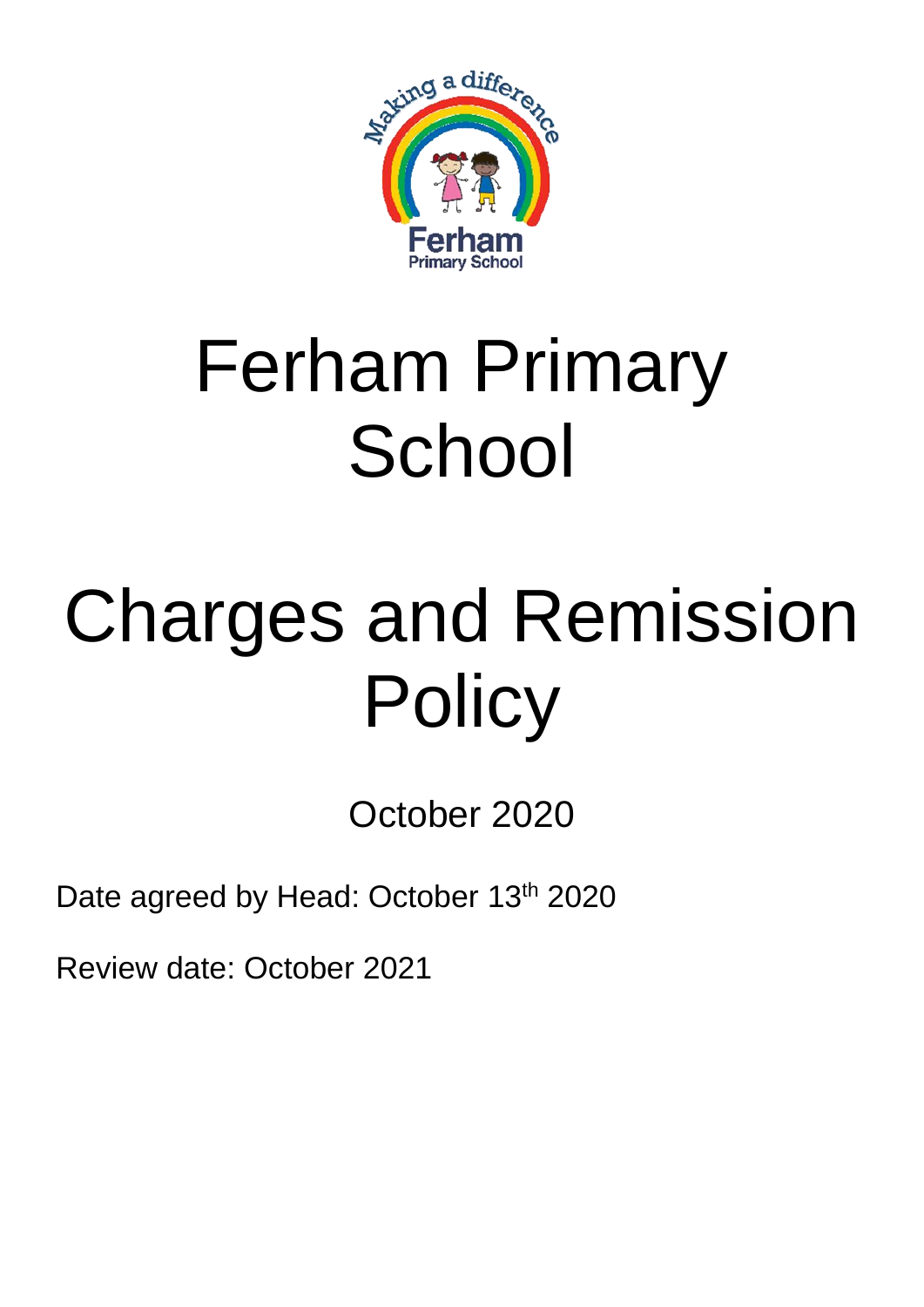### Ferham Primary School Charges and Remission Policy 2020

#### **INTRODUCTION:**

This Charging and Remissions Policy complies with statutory requirements, has regard to the Authority's Policy Statements on charging and is reviewed on an annual basis by the school Governing Body's Finance Committee.

#### **Aims and Objectives:**

The aims of this Policy are to:

• Set out what the school will not charge for, what it will make a charge for or request a voluntary contribution towards, from parents/guardians.

• Clarify how charges will be determined, so parents and guardians understand why requests for payment are sometimes made for some activities.

#### **Activities without charge:**

There will be no charge for the following activities:

• Education provided wholly or mostly during school hours. This includes the supply of any materials, books, instruments, other equipment and also transport provided in school hours to carry pupils between the school and an activity.

• Education provided outside school hours if it is part of the National Curriculum or part of a syllabus for a prescribed public examination, which the pupil is being prepared for at the school, or part of religious education.

• Instrumental and vocal music tuition, which is part of the National Curriculum or the first Programme in which the whole class engages with the KS2 Programme of Instrumental and Vocal Tuition (Wider Opportunities).

• Instrumental and vocal tuition for children in care.

• Entry for a prescribed public examination including re-sits provided that a pupil has been prepared for it at the school.

#### **Voluntary contributions:**

The school may ask for voluntary contributions towards the cost of school-time activities to assist with funding, subject to the following conditions:

• Any children of parents who do not wish to contribute will not be treated any differently.

• Where there are insufficient contributions to make the activity viable, the activity will be cancelled.

#### **Chargeable activities:**

The school may recover the full costs of the following activities, which may be provided directly or through commissioned services but charges will not exceed actual cost:

• Educational or other activities provided wholly or mainly outside school hours, which are not: (a) Part of the National Curriculum.

(b) Part of a syllabus for prescribed public examination, which the pupil is being prepared for at school.

(c) Part of religious education.

(Note: This could include before and after school clubs run by the school). • Board and lodgings on residential visits (subject to remission arrangements). • Cost of entering a pupil for a public examination not prescribed in regulations, and for the cost of preparing a pupil for that examination outside school hours.

• Cost of entering a pupil for a prescribed public examination including re-sits where no preparations have been provided by the school. • Provision of instrumental and vocal tuition, which takes place during the school day and which has been requested by parents/guardians. •